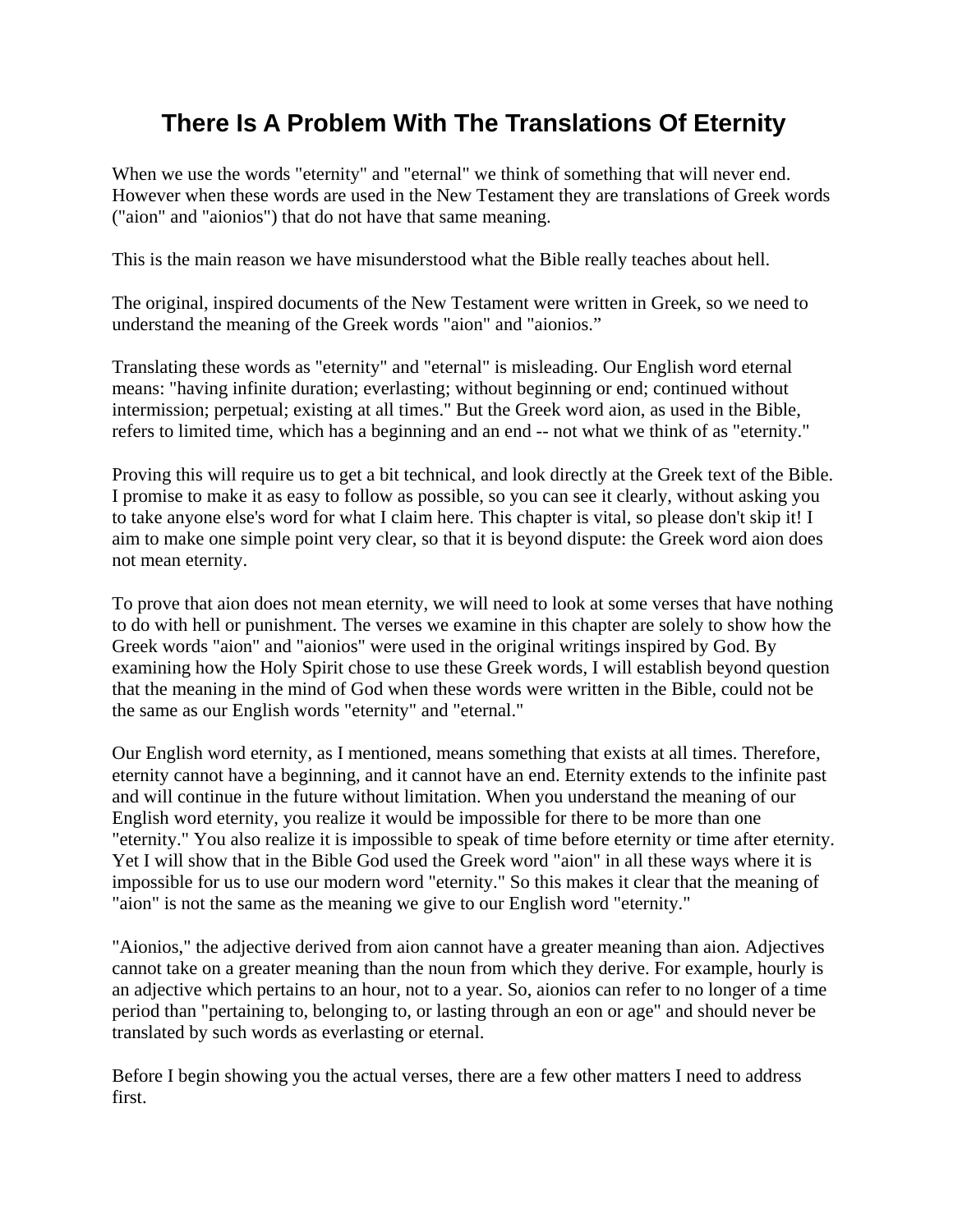None of what I say here is meant to give the idea that those who believe and trust in the Lord Jesus Christ will not live with Him forever. The Bible gives us that promise apart from depending on the Greek word aionios being mistranslated as eternal.<sup>1</sup>

# **Translators**

The question naturally arises, "How did it happen that most of our translations say eternity in error?"

First, it is my firm belief that we can rely on the truth of God's Word, the Bible. I believe you can base your life on it! The Bible is the inspired Word of God, and every word is important. But we must always bear in mind that the English translations are not inspired, but are only the best attempts of humans to convey the meaning from the original Hebrew and Greek languages. And we must realize that, over time, English words do sometimes change their meaning.

In defense of the translators, it is probable that the meaning of our word "eternity" has changed somewhat in the last several centuries. Never forget that translation is not an exact science. It always requires human interpretation based on the translator's best understanding of the differences in two languages.

One very plausible reason most translators translated "aion" and "aionios" with words meaning forever, is because they wanted to make their translations agree with the teaching of the institutional church. Ever since the seventh century the predominant church view has been that torment in hell was eternal or never-ending. Once the tradition got started, new generations of scholars simply relied on what past generations had written, instead of thinking for themselves, based on what the Greek New Testament actually said.

The King James Version translates the word aion by all these different English words: age, world, never, course, ever, evermore, and eternal. It translates the adjective aionios by all these English words: everlasting, eternal, the world began, and for ever. $<sup>2</sup>$ </sup>

The translators have caused confusion by using many different English words for aion and aionios. This is not necessarily always a bad thing to do in translation, as a word can have more than a single meaning, depending on how it is used. But some of the words they used to translate aion make no sense. You will be able to see for yourself, from the Scripture examples following, that they sometimes had to twist the meaning of the words "aion" and "aionios" into words meaning eternal. Otherwise, they would not have been able to maintain a doctrine of eternal torment in hell.

If English translators had simply used the English forms of the Greek words, "aion" and "aionios," which are "eon" and "eonian," our English Bible translations would be much less confusing.

<sup>&</sup>lt;sup>1</sup> See chapter on Assurance Of Living Forever.

<sup>&</sup>lt;sup>2</sup> All verses containing aion and aionios in the King James Version New Testament are listed at www.WrongAboutHell.com.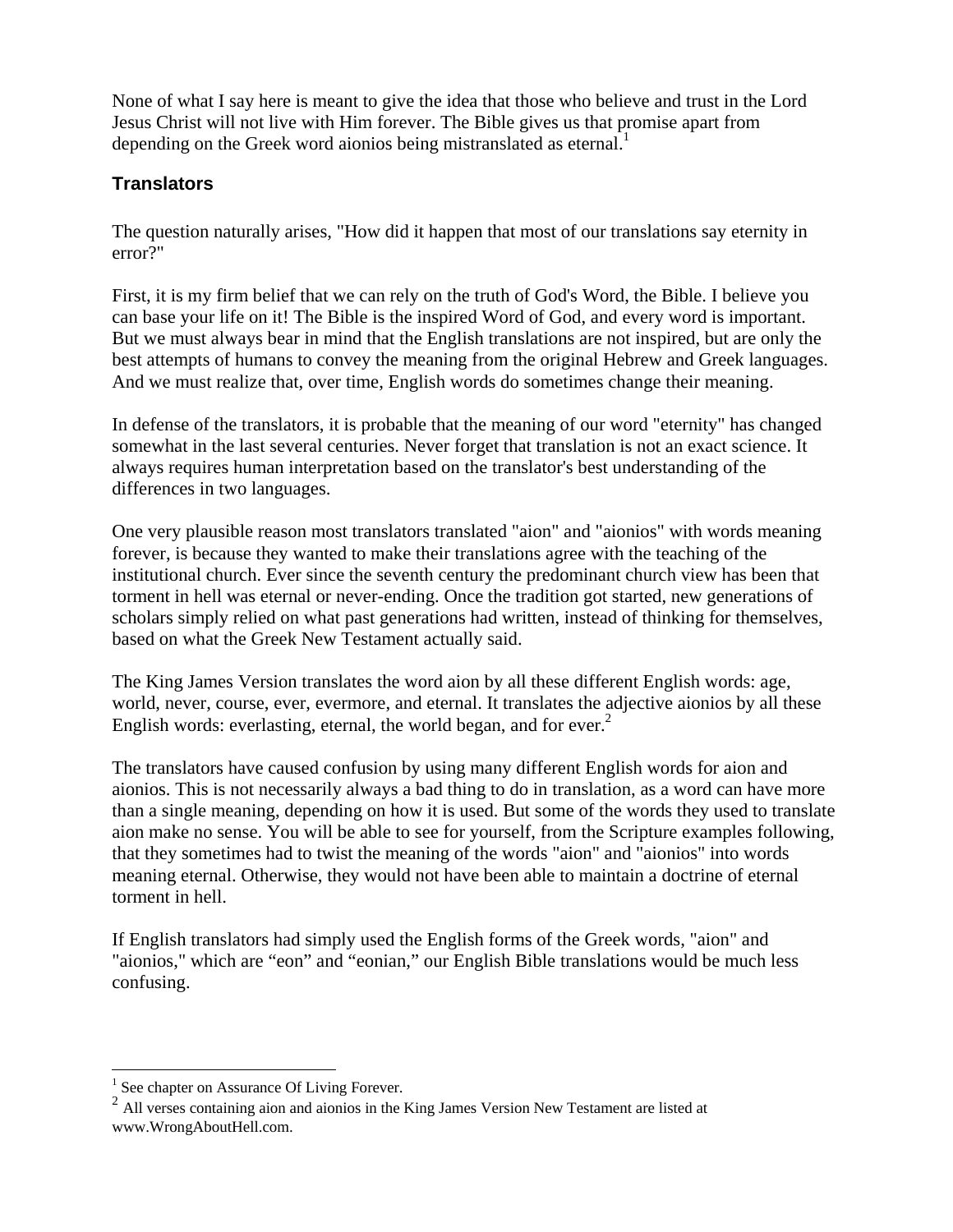A few modern English translations do not make the error of translating aion by words meaning eternity. They are not well-known because they never sold great quantities. Among these are Young's Literal Translation, the Concordant Literal Version, and Rotherham's Emphasized Bible.<sup>3</sup>

# **How I Will Present The Evidence**

Before we proceed to the scriptural evidence, I need to make it clear what I am trying to accomplish in this chapter.

The aim here is not to exhaustively study the meaning of the Greek word aion and its derivatives, but to simply show that the word, as used in the Bible, cannot mean eternal, eternity, or forever.

This chapter will clearly show that the Greek word, aion, as used in the Bible, refers to limited time, which has a beginning and an end. The English form of the word is eon, which also does not mean eternity, but an age. ("Aion" is a Greek spelling and "eon" is the English spelling of the same word.)

The only goal of this chapter is to help you see for yourself that the Greek word aion cannot mean eternity. You can know this by seeing how aion was used four ways in Scripture that are impossible if the meaning of aion is eternity. Those four are: plural eternities, time before eternity, time after eternity, and eternities that end. All four of these uses are impossible with the meaning of our English word "eternity."

On this subject I will not appeal to human "experts" in dictionaries and theological books for evidence, because people can be wrong. Instead I will look to the Holy Spirit, by seeing how He chose to use aion in Scripture. This will enable you to clearly see that the meaning of aion cannot possibly be eternal or eternity.

The spelling of "aion" used in these verses varies somewhat because Greek words can have different endings. The endings are the way the Greek language designates the function of a noun (nominative, accusative, genitive, dative, vocative), the gender (masculine, feminine, or neuter), and the number (singular or plural). You don't need to understand all these differences. I am just alerting you to the fact that the spelling of aion will not always be the same in the Greek Bible verses. Although aion will be spelled in all the following ways, it is still the same Greek word, just with different endings: aionas, aionos, aionon, aionoi, aioni, aiona, and aiosin.

Each verse below will be repeated three times. I repeat each verse, changing only the second and third occurrences by the substitution of the words in bold, because I am trying to show what the actual, God-inspired, Greek Bible words are for the benefit of those who cannot read Greek. The words in bold, in all three instances of each verse, correspond to one another. The King James Version (KJV) translation is given as the first verse because it has been widely used and accepted, and study tools are readily available based on its wording.

 $\overline{a}$  $3$  See article on Translations & Tools in Appendix for more information.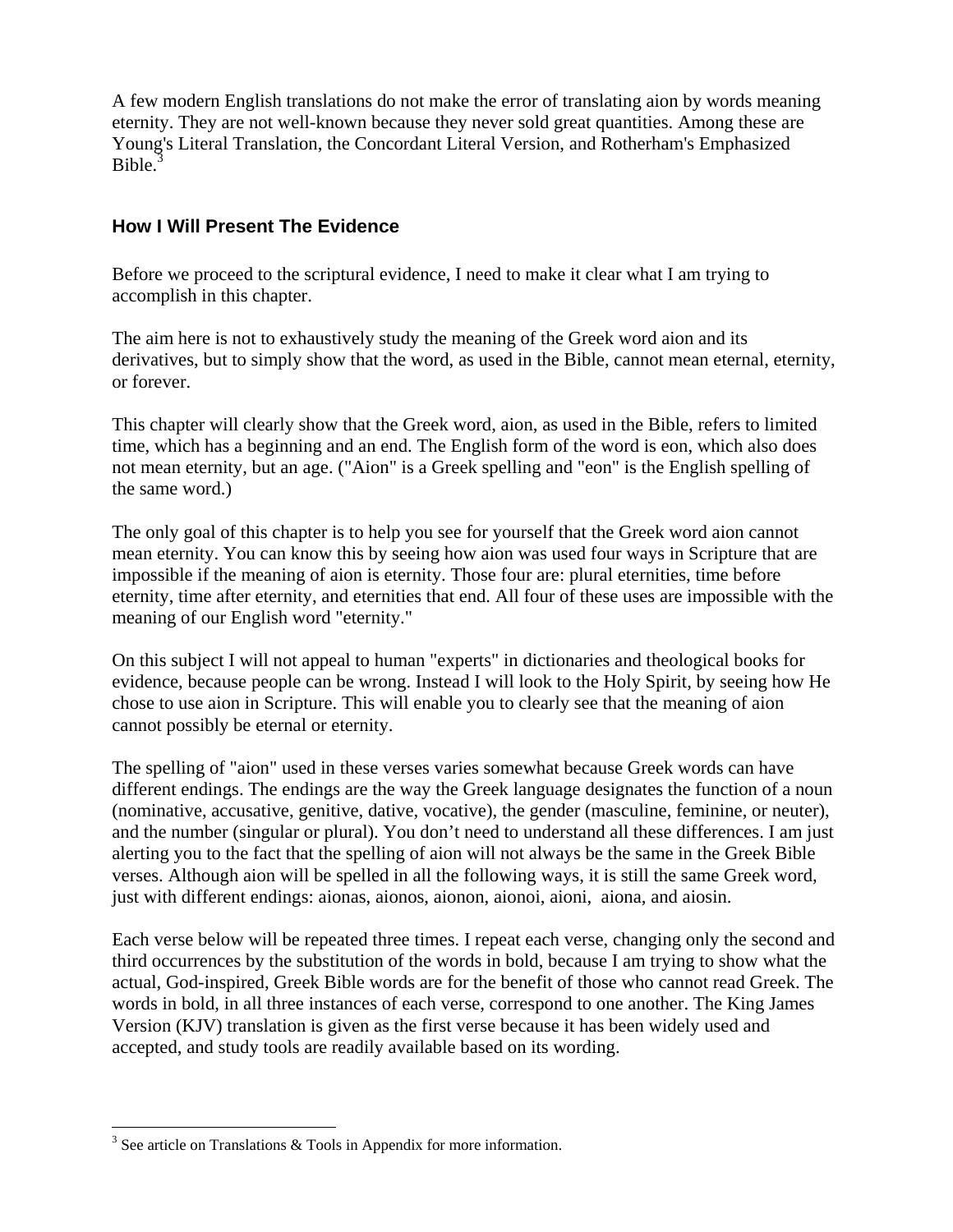The first instance of each verse below gives the exact KJV translation, with the exception being only that the words we are focusing on are in bold type.

The second (middle) instance of each verse is the same KJV with the focus words (in bold) replaced by the Greek Bible text. I don't expect you to understand the Greek words. I merely list the Greek words so you can see that aion (however it is spelled) was used in the verse.

The third instance of each verse is the same KJV with a literal translation of those same focus words (in bold), taken from "The Majority Text Greek New Testament Interlinear," which is a conservative, literal translation. As with any translation, this third instance of the focus words in bold cannot claim to be inspired. I just added it to help you see another English translation of the Greek words above it.

This is all done so you can see the inspired Greek words for yourself in the context they were used. By seeing the context in which aion was used, you will realize that aion cannot mean eternity, simply because of the way it was used in the Bible.

Instead of this approach, I could just tell you that aion was used in the Bible as a plural word, for example. I could even give you a list of the verses where it was used in the plural. But you might not believe me. So, instead of that approach, I want you to see the Greek words for yourself. Although I don't recommend it, you could skip all these verses below, for you don't have to understand them to get the point of this chapter, which is very simple. That is, aion was used by God in the original Greek Bible in ways that make it impossible for aion to mean eternity.

All the verses below are listed only to show usages of aion where the meaning makes no sense if aion means eternity. While these verses may not refer to hell, our aim here is only to establish it is wrong to translate aion by words meaning eternal. I will examine the verses that refer to hell later. These verses are not given here to establish any point other than aion is wrongly translated by words meaning eternity.

Remember, each verse below is from the KJV and is repeated three times. The first time is word for word from the KJV translation. The second time is the same KJV but with the words in bold replaced by the words from the Greek Bible. The third time is also the KJV but with the words in bold replaced by the words from a recently published literal translation (named above).

Don't over-complicate your reading of the following verses. They are given just as examples of how absurd it would be to translate aion by words meaning eternity. All you are supposed to get from this is that any reasonable person can see how absurd it is to translate aion as eternity. Why? Because of four simple ideas: eternity cannot be plural, there cannot be time before eternity, there cannot be time after eternity, and eternity can never end.

This chapter is not trying to single out the KJV for judgment on how it is translated. I only give you the KJV as a reference to make it easy for you to see where the Greek word aion is used in context, and so you will be able, if you desire, to use readily available study tools to check on what is said here by looking it up for yourself.

I am not saying that the KJV did translate aion in all of these verses as "eternity," because it does not. I am only pointing out that the word aion is used in the Greek Bible in all these verses,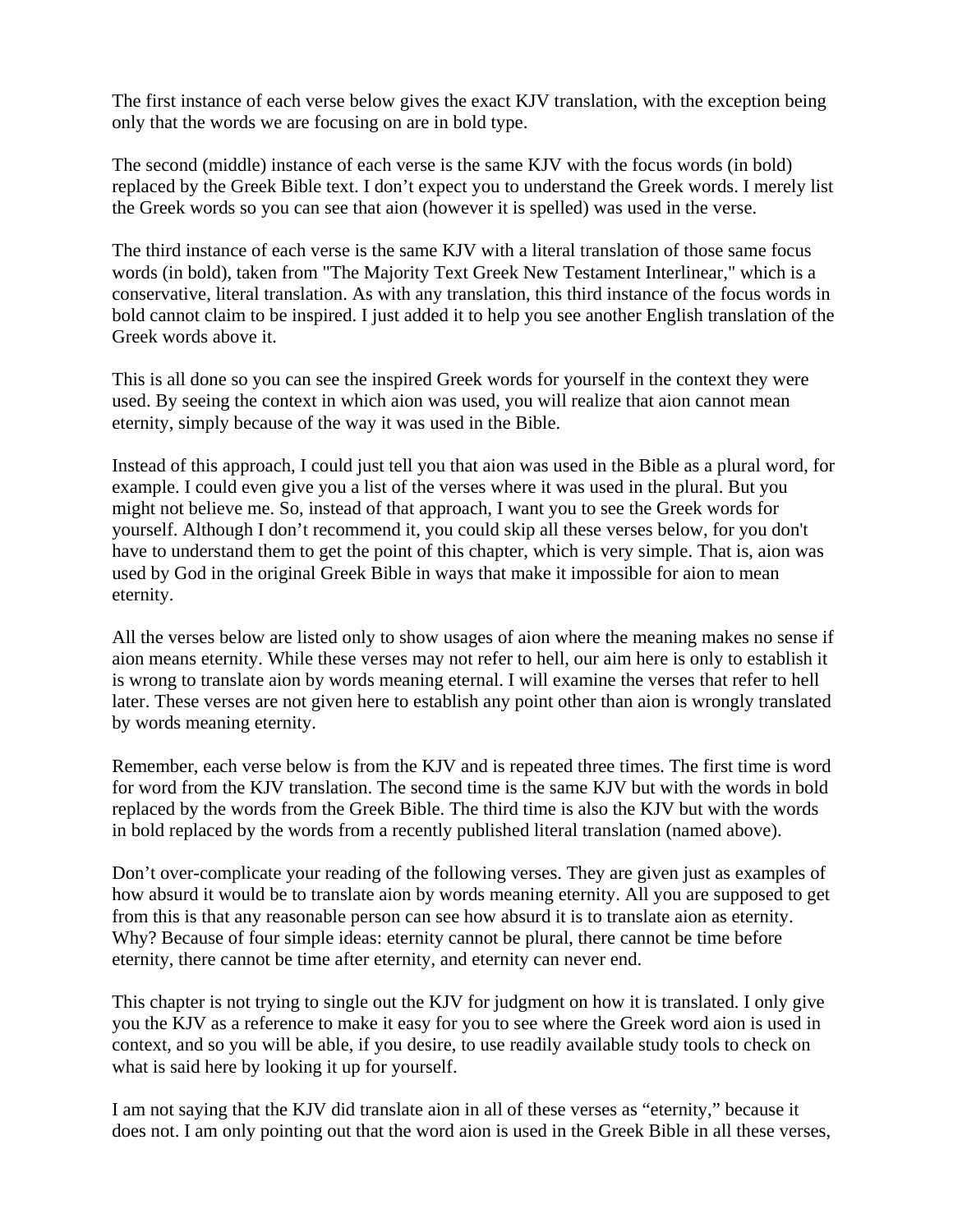and that these verses are inspired examples of using the word aion in ways that would go against the four things I said are impossible for eternity: plural eternities, time before eternity, time after eternity, and eternity that will end.

By letting the Bible speak for itself, I intend to help you reach certainty that aion should not be translated as eternity, or words with similar meanings.

# **Plural Eternities**

How can there be plural eternities? By definition, there can't be! So eternity cannot be the correct meaning and therefore the correct translation of the word aion. The Greek word for aion is used as both singular and plural in Scripture.

GALATIANS 1:5 To whom be glory for **ever and ever**. Amen. To whom be glory for **tous aionas ton aionon**. Amen. To whom be glory for **the ages of the ages**. Amen.

The Greek word for aion is used twice in Galatians 1:5. Both times it is plural. Here is a clear example of what I have been talking about. The word (aion) is used as a plural word twice in this verse. This word aion is what English translations have translated by words meaning eternal (such as for ever and ever), and that has to be wrong – because, by definition, there can be but one "eternity" according to the meaning of the word in our English language.

Aion is also used in the plural in each of the following verses in this section on plural usages.

#### HEBREWS 1:2

Hath in these last days spoken unto us by his Son, whom he hath appointed heir of all things, by whom also he made **the worlds**;

Hath in these last days spoken unto us by his Son, whom he hath appointed heir of all things, by whom also he made **tous aionas**;

Hath in these last days spoken unto us by his Son, whom he hath appointed heir of all things, by whom also he made **the ages**;

#### COLOSSIANS 1:26

Even the mystery which hath been hid from **ages** and from generations, but now is made manifest to his saints:

Even the mystery which hath been hid from **ton aionon** and from generations, but now is made manifest to his saints:

Even the mystery which hath been hid from **the ages** and from generations, but now is made manifest to his saints:

We know there must be at least two eons (or ages) in the past because Colossians 1:26 speaks of "the mystery which hath been hid from the ages."

Just as a side note, you can see from the previous verse and the next verse that the KJV translators did sometimes translate aion appropriately, in these cases by the word "ages."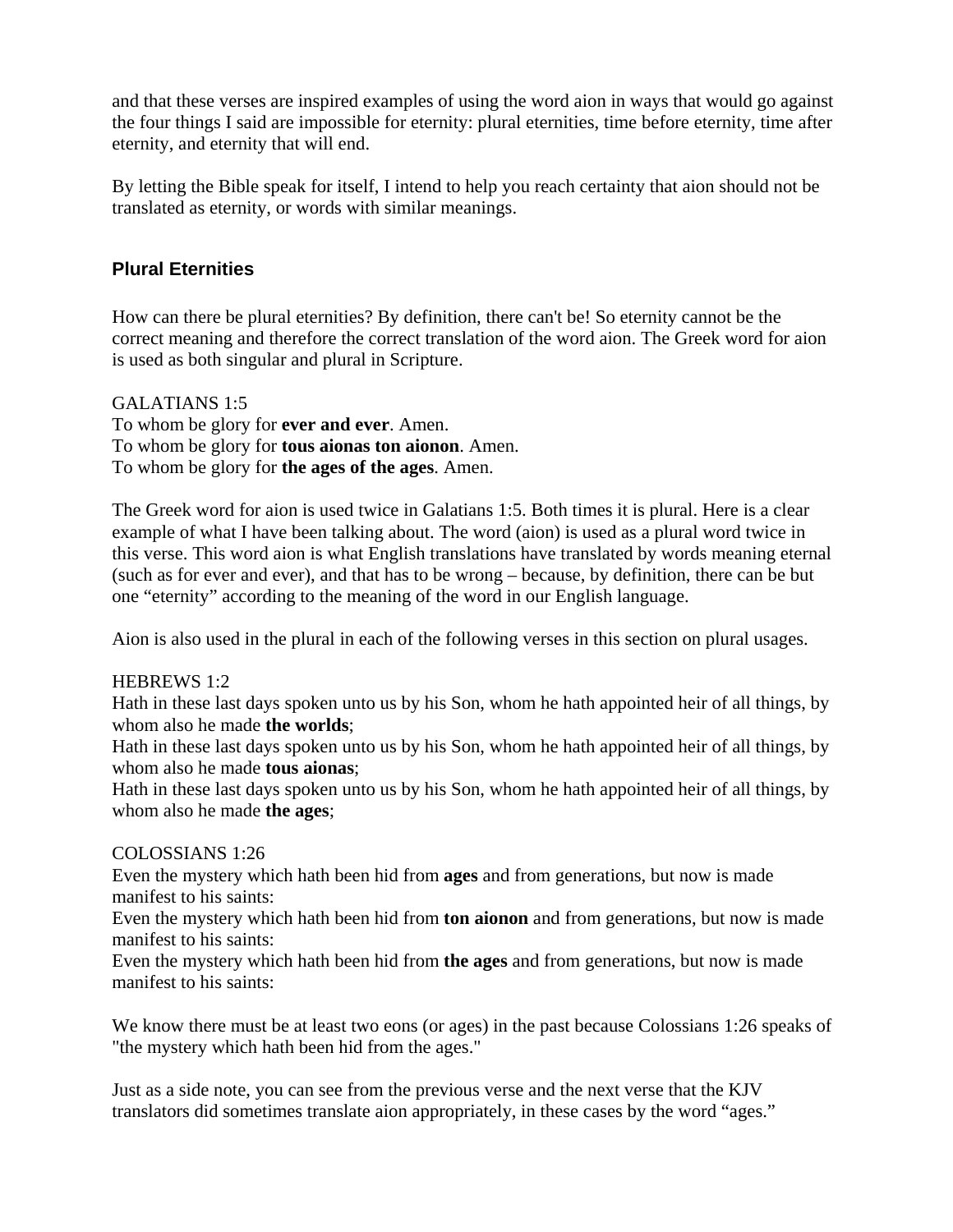### EPHESIANS 2:7

That in **the ages** to come he might shew the exceeding riches of his grace in his kindness toward us through Christ Jesus.

That in **tois aiosin** to come he might shew the exceeding riches of his grace in his kindness toward us through Christ Jesus.

That in **the ages** to come he might shew the exceeding riches of his grace in his kindness toward us through Christ Jesus.

From Ephesians 2:7 we see there are "ages to come," which means there must be at least two coming ages. So there are past eons (or ages), a present one, and coming eons, totaling at least five different eons that Scripture mentions.

You don't have to be a Greek scholar or a theologian to figure out that it is impossible for there to be five eternities. Therefore, it should be clear that eternity, or any word with a similar meaning, should not be used to translate the Greek word aion.

It matters not if dozens of men compile dictionaries telling you the meaning of aion is "eternity." Anyone who reads the verses written on these pages can see they are wrong.

# **Times Before Eternity**

With our currently accepted understanding of eternity, there can be no time before or after eternity, as eternity is all-encompassing. If we try to apply our modern definition of eternity to the Greek words aion and aionios, we are confronted with absurd statements in the Bible, such as times before eternity. This shows that translations using words meaning eternal or eternity for aion are wrong.

# 1 CORINTHIANS 2:7

But we speak the wisdom of God in a mystery, even the hidden wisdom, which God ordained **before the world** unto our glory:

But we speak the wisdom of God in a mystery, even the hidden wisdom, which God ordained **pro ton aionon** unto our glory:

But we speak the wisdom of God in a mystery, even the hidden wisdom, which God ordained **before the ages** unto our glory:

# 2 TIMOTHY 1:9

Who hath saved us, and called us with an holy calling, not according to our works, but according to his own purpose and grace, which was given us in Christ Jesus **before the world began**,

Who hath saved us, and called us with an holy calling, not according to our works, but according to his own purpose and grace, which was given us in Christ Jesus **pro chronon aionion**,

Who hath saved us, and called us with an holy calling, not according to our works, but according to his own purpose and grace, which was given us in Christ Jesus **before time began**,

# TITUS  $1:2$

In hope of eternal life, which God, that cannot lie, promised **before the world began**; In hope of eternal life, which God, that cannot lie, promised **pro chronon aionion**;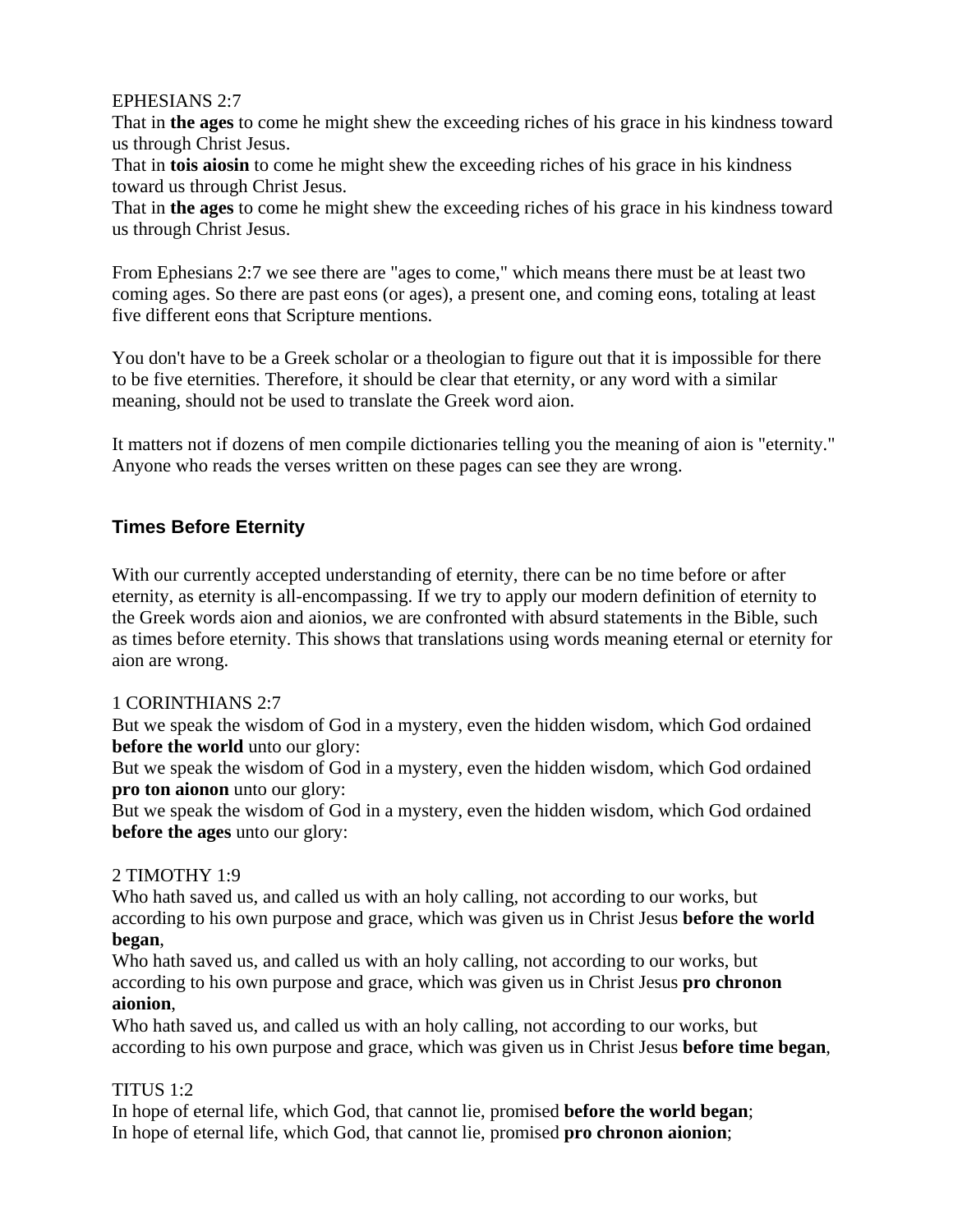In hope of eternal life, which God, that cannot lie, promised **before time began**;

Remember that these examples are given, only to give examples of usage of aion in ways that are impossible with our meaning of eternity. In this chapter we are not trying to understand, or judge, how any translation got any specific verse right or wrong, but only to give examples where aion was used in the Greek Bible in ways that would be impossible for it to mean eternity.

Scripture reveals God made the different eons or ages (Hebrews 1:2), and the three verses above show that there was a time before the eons (literally, before eonian times). This makes perfect sense. But when we try to give the Greek word aionion the meaning of "eternal," it makes no sense at all, for there can be no time before eternity.

Because these verses refer to time before the eons, eonian times cannot be eternal.

# **Time After Eternity**

Both of the middle verses in this section are taken from the Septuagint, a translation of the Old Testament from Hebrew into Greek. As such we cannot claim it is divinely inspired, any more than any other translation. However, the Septuagint was the commonly used "Bible" during the days of Jesus and His apostles. Most Old Testament quotations we find in the New Testament are from the Septuagint translation.

So the two verses in this section differ somewhat from those we have been examining. The first occurrence of each verse is the KJV. The words in bold in the second occurrence are from the Septuagint. The words in bold in the third occurrence of each verse are a literal translation.

EXODUS 15:18 The LORD shall reign **for ever and ever**. The LORD shall reign **ton aiona kai ep aiona kai eti**. The LORD shall reign **the eon and upon eon and longer**.

Aion, as used here, cannot refer to time without end, for there could be nothing beyond, or longer than, endless time, which is the meaning of eternity.

#### MICAH 4:5

For all people will walk every one in the name of his god, and we will walk in the name of the LORD our God **for ever and ever**.

For all people will walk every one in the name of his god, and we will walk in the name of the LORD our God **eis ton aiona kai epekeina**.

For all people will walk every one in the name of his god, and we will walk in the name of the LORD our God **for the eon and beyond**.

By definition, there can be nothing that goes beyond eternity. Therefore, it should be clear from the usage of the word aion in these two verses, that aion cannot mean eternity or anything that lasts forever.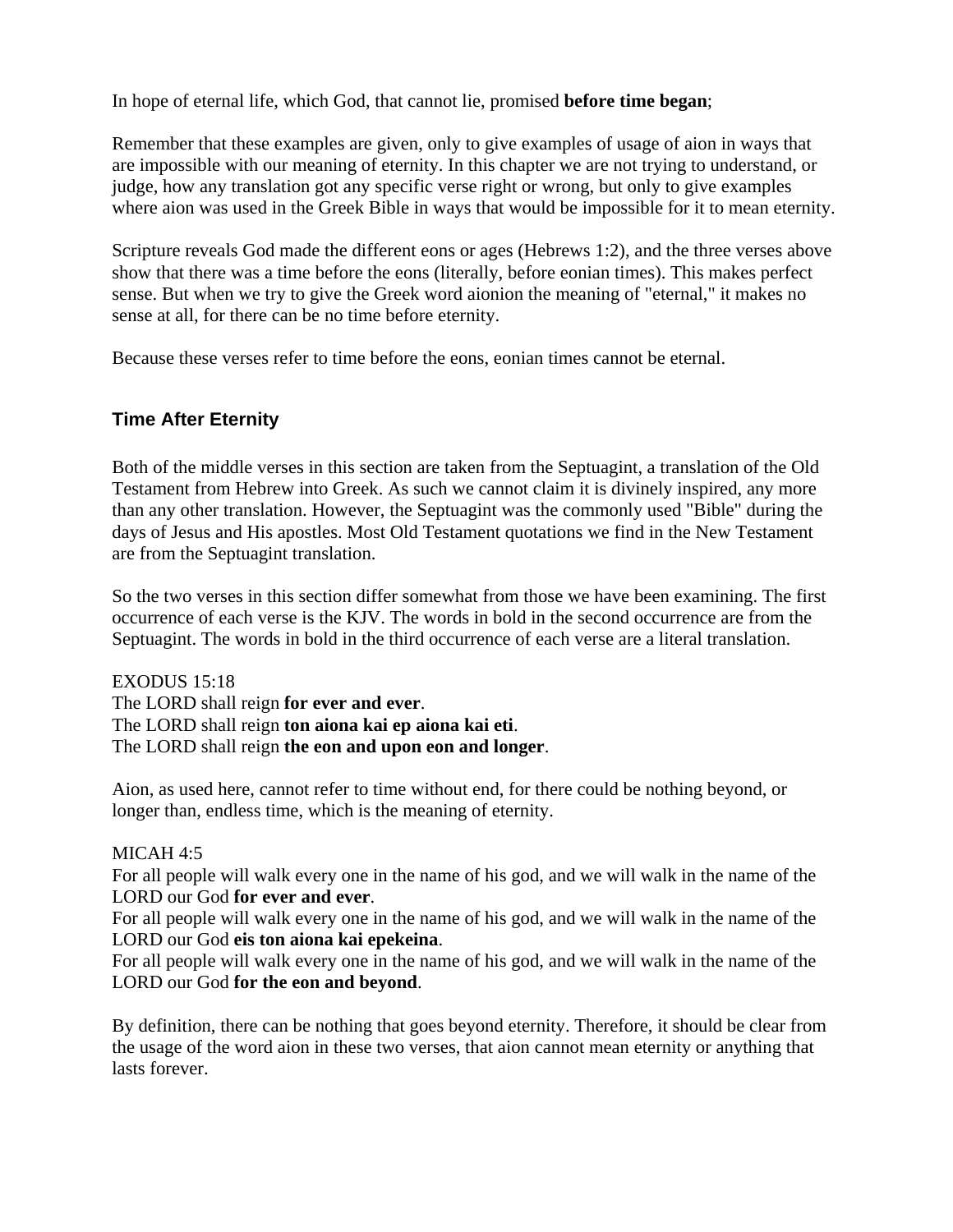# **Eternities That End**

#### MATTHEW 13:39

The enemy that sowed them is the devil; the harvest is the **end of the world**; and the reapers are the angels.

The enemy that sowed them is the devil; the harvest is the **synteleia tou aionos**; and the reapers are the angels.

The enemy that sowed them is the devil; the harvest is the **completion of the age**; and the reapers are the angels.

Jesus certainly had common sense, so He could not speak of the harvest being at the end of eternity, since our meaning of eternity is unending. Jesus certainly was not speaking of the "end of eternity," or even the "end of the world," but of the "end of the age." So aion cannot mean eternity.

# MATTHEW 24:3

And as he sat upon the mount of Olives, the disciples came unto him privately, saying, Tell us, when shall these things be? and what shall be the sign of thy coming, and of the **end of the world**?

And as he sat upon the mount of Olives, the disciples came unto him privately, saying, Tell us, when shall these things be? and what shall be the sign of thy coming, and of the **synteleias tou aionos**?

And as he sat upon the mount of Olives, the disciples came unto him privately, saying, Tell us, when shall these things be? and what shall be the sign of thy coming, and of the **completion of the age**?

Does anyone really believe the disciples asked Jesus when the end of eternity would be? If not, then aion in this verse is not used with the meaning of eternity.

# 1 CORINTHIANS 10:11

Now all these things happened unto them for ensamples: and they are written for our admonition, upon whom the **ends of the world** are come.

Now all these things happened unto them for ensamples: and they are written for our admonition, upon whom the **tele ton aionon** are come.

Now all these things happened unto them for ensamples: and they are written for our admonition, upon whom the **ends of the ages** are come.

The word for "ends" in 1 Corinthians 10:11 is plural in the Greek Bible. If the translators were right in translating "world" then how many ends can a single world have? By definition, eternity has no ending, thus aion cannot mean eternity, but instead means an age. Every age can end.

If anyone maintains that aion means eternity, ask them to explain 1 Corinthians 10:11 which says "the end of the aions are come," which if taken to mean eternity would tell us that the end of eternity happened when this was written nearly two thousand years ago!

# HEBREWS 9:26

For then must he often have suffered since the foundation of the world: but now once in the **end of the world** hath he appeared to put away sin by the sacrifice of himself.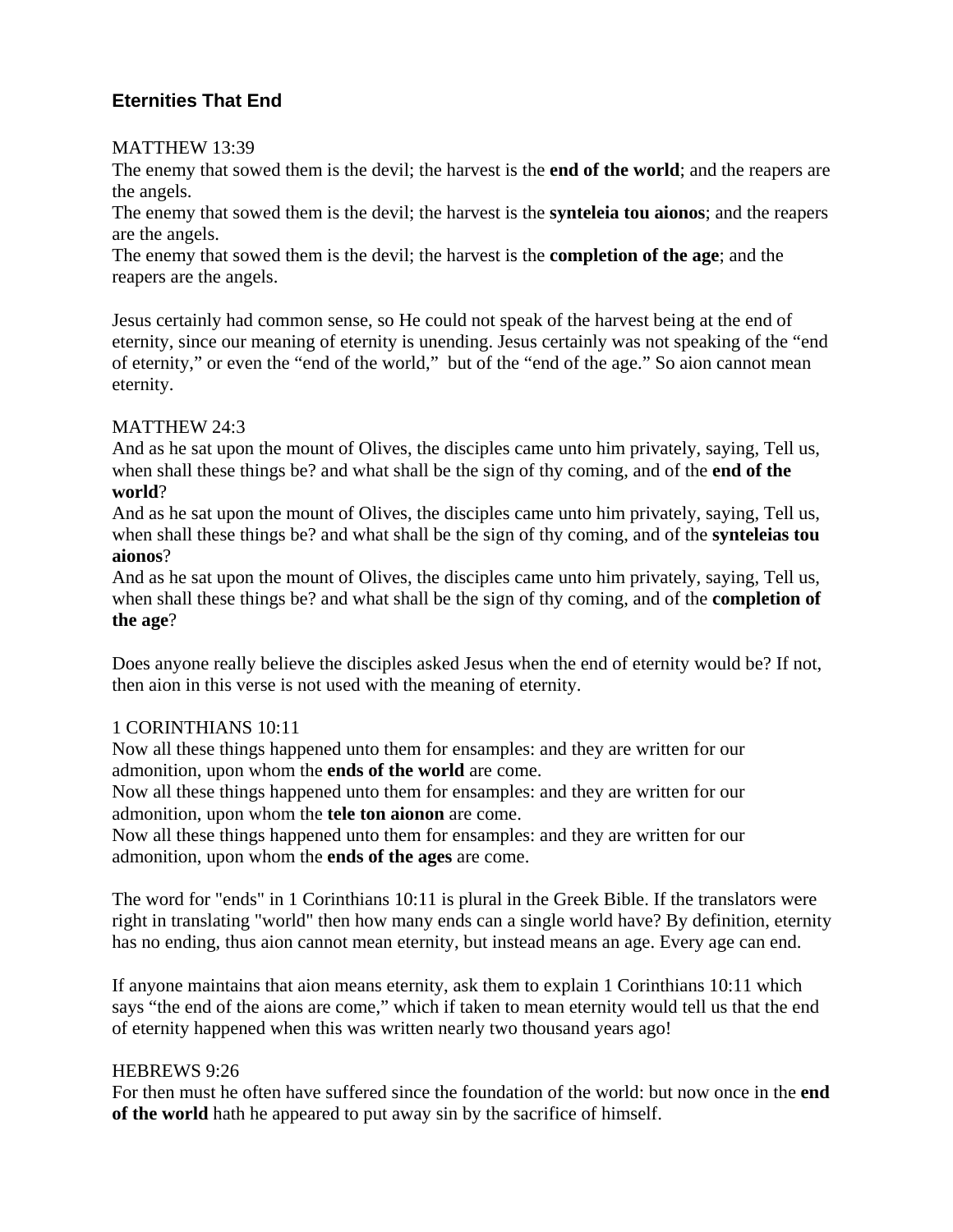For then must he often have suffered since the foundation of the world: but now once in the **synteleia ton aionon** hath he appeared to put away sin by the sacrifice of himself. For then must he often have suffered since the foundation of the world: but now once in the **end of the ages** hath he appeared to put away sin by the sacrifice of himself.

If this verse means the "end of eternity" it makes no sense, for eternity cannot have an end. But every "age" or "eon" does have a beginning and can have an end.

#### 2 CORINTHIANS 4:4

In whom the god of this **world** hath blinded the minds of them which believe not, lest the light of the glorious gospel of Christ, who is the image of God, should shine unto them. In whom the god of this **tou aionos** hath blinded the minds of them which believe not, lest the light of the glorious gospel of Christ, who is the image of God, should shine unto them. In whom the god of this **age** hath blinded the minds of them which believe not, lest the light of the glorious gospel of Christ, who is the image of God, should shine unto them.

The devil who blinds people to the Gospel in this age will not be the god of eternity! He is only "god" in this age!

# GALATIANS 1:4

Who gave himself for our sins, that he might deliver us from this present evil **world**, according to the will of God and our Father:

Who gave himself for our sins, that he might deliver us from this present evil **aionos**, according to the will of God and our Father:

Who gave himself for our sins, that he might deliver us from this present evil **age**, according to the will of God and our Father:

All "eternity" will not be evil, so aion cannot be everlasting. The present evil age will end.

#### COLOSSIANS 1:26

Even the mystery which hath been hid from **ages** and from generations, but now is made manifest to his saints:

Even the mystery which hath been hid from **ton aionon** and from generations, but now is made manifest to his saints:

Even the mystery which hath been hid from **the ages** and from generations, but now is made manifest to his saints:

This verse says the mystery has now been made manifest, so it's not still hidden. It was not hidden from "eternity," but only for a long time.

Again, just as a side note, I applaud the KJV translators for using "ages" in Colossians 1:26, instead of a word that means eternal. If they had just been consistent doing this, we would not have the confusion that exists today concerning hell being a place of everlasting and unending torment.

# $JUDE 1:7$

Even as Sodom and Gomorrha, and the cities about them in like manner, giving themselves over to fornication, and going after strange flesh, are set forth for an example, suffering the vengeance of **eternal** fire.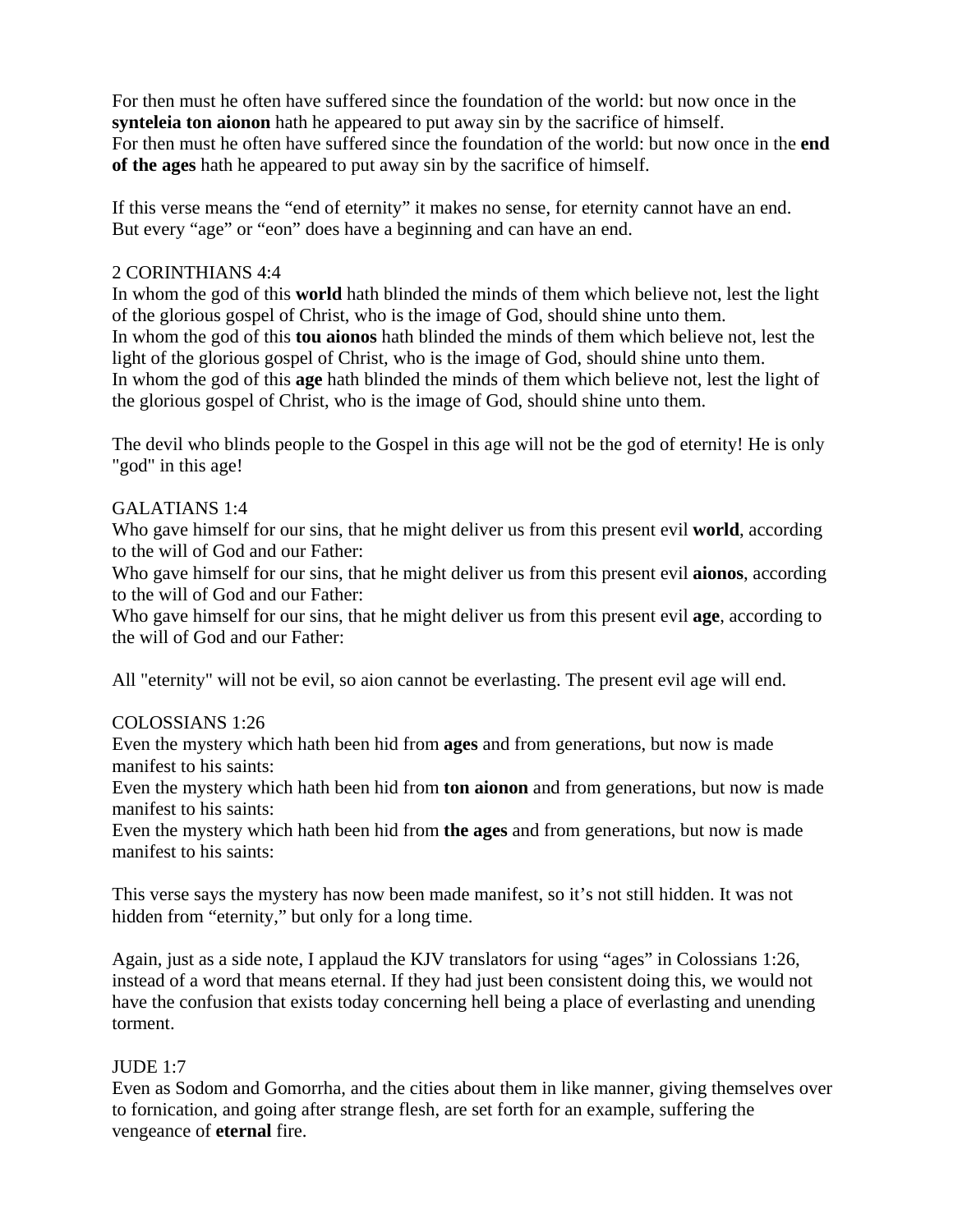Even as Sodom and Gomorrha, and the cities about them in like manner, giving themselves over to fornication, and going after strange flesh, are set forth for an example, suffering the vengeance of **aioniou** fire.

Even as Sodom and Gomorrha, and the cities about them in like manner, giving themselves over to fornication, and going after strange flesh, are set forth for an example, suffering the vengeance of **eternal** fire.

You may notice that the bold word in the third instance of this verse, taken from the Interlinear Translation, uses "eternal" to translate aionios (spelled aioniou) in this verse. This is an example of how strong the pressure is for translators to express the adjective for "aion" in this manner, to support the traditional teaching of hell. As you have seen from the examples given in this chapter, words meaning eternal or eternity are not reasonable translations of "aion" and its adjective "aionios."

While some will admit that "aion" does not mean eternity, they will nevertheless try to tell us that its adjective "aionios" does mean eternal. But I remind you that no adjective can have a greater meaning than the noun it is taken from. For example, yearly is an adjective which pertains to a year, not to a century. So if aion does not mean eternity, then aionios cannot mean eternal.

Experts tell us the location of Sodom and Gomorrha was probably in the area of the Dead Sea. Certainly, the fire that destroyed Sodom and Gomorrha is not still burning there today, let alone for eternity. So if these cities are an example of "aionion fire" then "eternal" is not a word that could be used accurately.

Notice also Ezekiel 16:53-55 where God promises He will restore Sodom and her daughters. So whatever happened to Sodom, according to this passage in Ezekiel, will not last forever. God said Sodom will be restored, so its judgment cannot be for "eternity."4

# **Summary**

 $\overline{a}$ 

We took a lot of time in this chapter to accomplish one goal: giving you examples to prove, based on how aion was used in the Bible, that the Greek word aion cannot mean eternity, and its adjective form aionios cannot mean eternal.

This was necessary to give you a foundation for understanding that the Bible, rightly translated, does not teach that hell or punishment is eternal. This statement may be shocking to you, as it was to me when I finally realized it was true. But the idea that hell is a place of never-ending, eternal torment is totally dependent on the Greek word aion meaning eternal or eternity. If aion, or its adjective aionios, do not mean eternal (which this chapter proves), then it cannot make hell (no matter what it is) to be eternal, either.

So a correct understanding of the meaning of aion is absolutely necessary for a correct understanding of what the Bible actually says about hell and future punishment.

<sup>&</sup>lt;sup>4</sup> See Appendix on Sodom Is An Example to read the whole passage.